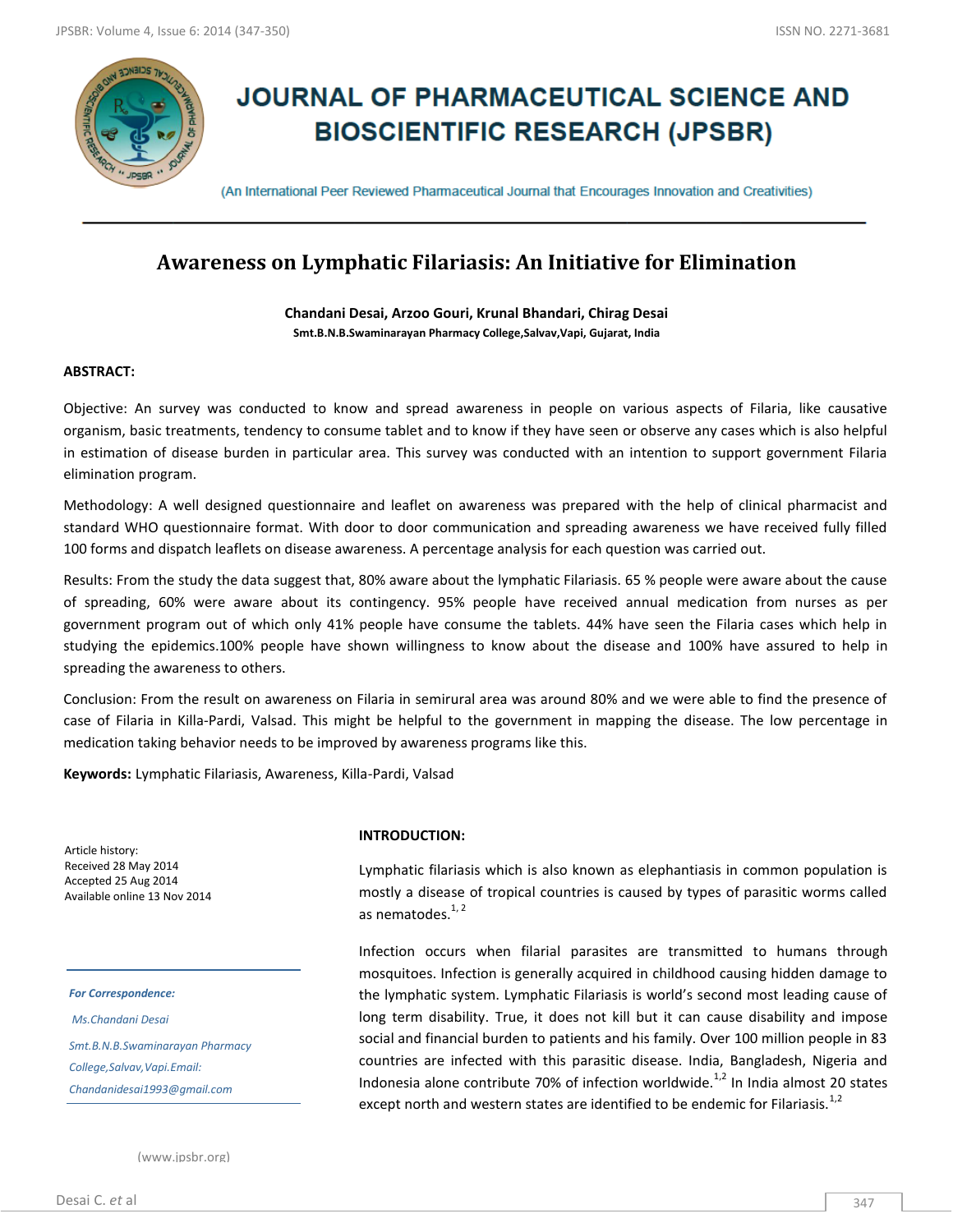**Pathogenesis: -** *Wuchereria bancrotti* & *Brugia Malayi* are nematodes parasites causing lymphatic filariasis found in India. Mosquitoes are infected with microfilaria by ingesting blood when biting an infected host. Microfilaria matures into infective larvae within the mosquito. When infected mosquitoes bite people, mature parasite larvae are deposited on the skin from where they can enter the body. The larvae of the parasite than migrate to lymphatic vessels where they make a nest and develop into adult worms, thus continue the transmission cycle. $1, 2$ 

**Clinical Features:** Lymphatic Filariasis ranges from initial phase of no symptoms to development of acute, chronic & occult stages of severity. Symptoms like lymphangitis, lymphadenitis, cellulitis or abscess with severe pain and tenderness. In chronic stage, lymphoedema, hydroceles, elephantiasis and chyluria (excretion of chyle in urinary tract). $1-3$  These patients are not only just physically disabled but they also suffer mental, social and financial losses contributing to stigma and poverty.

In 2000, WHO launched its Global Program to Eliminated lymphatic Filariasis (GPELF) with an aim of eliminating the disease as a public health concerns. In 2012, the WHO NTD roadmap reconfirmed the target date for achieving Lymphatic Filariasis elimination by 2020. $1$ 

Many healthcare people and students of pharmaceutical background don't know that for the elimination of diseases two of the biggest Pharmaceutical companies GlaxoSmithKline-line and Merck have made a pledge to donate the much needed drugs for as long as it would take to eliminate the disease.<sup>1,4,5</sup> The elimination strategy has two components: 1) to stop the spread of infection and 2) to alleviate the suffering of affected populations to control morbidity. For implementation of elimination strategy following are the main components:Disease burden estimation, mapping and stratification background surveillance to prevent resurgence and advocacy and social mobilization. $1, 2$ 

In order to interrupt transmission, districts in which the Filariasis is endemic must be mapped and community wide mass

treatment program implemented to treat the entire at risk population.6 Most of these program are once yearlyadministration of single dose of two drugs given together .the following recommended drug regimen must be needed to administered once a year for at least 5 years, with a coverage of at least 65% of total population.<sup>1,2,4</sup> The suffering caused by the disease can be alleviated through community

education programs to raise awareness among patients. These programs promote the benefits of the intensive local hygiene practice as well as the prevention of the debilitating and painful episodes of inflammation. Eliminating lymphatic filariasis can prevent unnecessary suffering and contribute to reduction of poverty. Massive efforts have been taken by the national and state governments along with World Health Organization, towards the elimination of Lymphatic Filariasis in India. In India Mass Drug Administration is a economic option and our health care system is capable enough in operating the program but studies indicates the main limitation is a comparatively poor coverage of drug distribution and consumption in urban areas.  $6, 7$ .

**TREATMENT:** Large scale treatment:

Prevention of lymphatic Filariasis is possible by stopping the spread of infection. Large scale treatment involves a single dose of two medicines give annually to an entire at risk population in following way.  $8, 9$ 

Albendazole (400 mg) together with Ivermectin (150-200 mcg/kg)

Diethylcarbamazine Citrate (DEC) (6mg/kg)

Large scale treatment conducted annually for 4 to 6 years, treating all persons living in areas where the infection is present can interrupt the transmission cycle. The concept on about the side effects of the drugs are due to the primary response to the killing of parasites and can easily be resolved and managed.8,9 Recent research data indicates that the transmission of the infection in at risk-population has dropped by 43% since the beginning of the GPELF. Scientific research over last decade has shown the efficacy of new drug  $combinations<sup>10</sup>$  created a simple diagnostic tools diagnostic tools, $11$  improved knowledge of pathology and demonstrated that symptoms of filariasis like lymphoedema and elephantiasis alleviated by community based home care and management.

## **PRECAUTIONS:**

 $\overline{\phantom{a}}$ 

There are various general aspects on which if population becomes aware the infections can be Avoid frequent mosquito bites. $1,2$ 

Take the necessary precaution when travelling to areas where the disease is endemic.

Sleep under a mosquito net.

Avoid areas where standing water is present.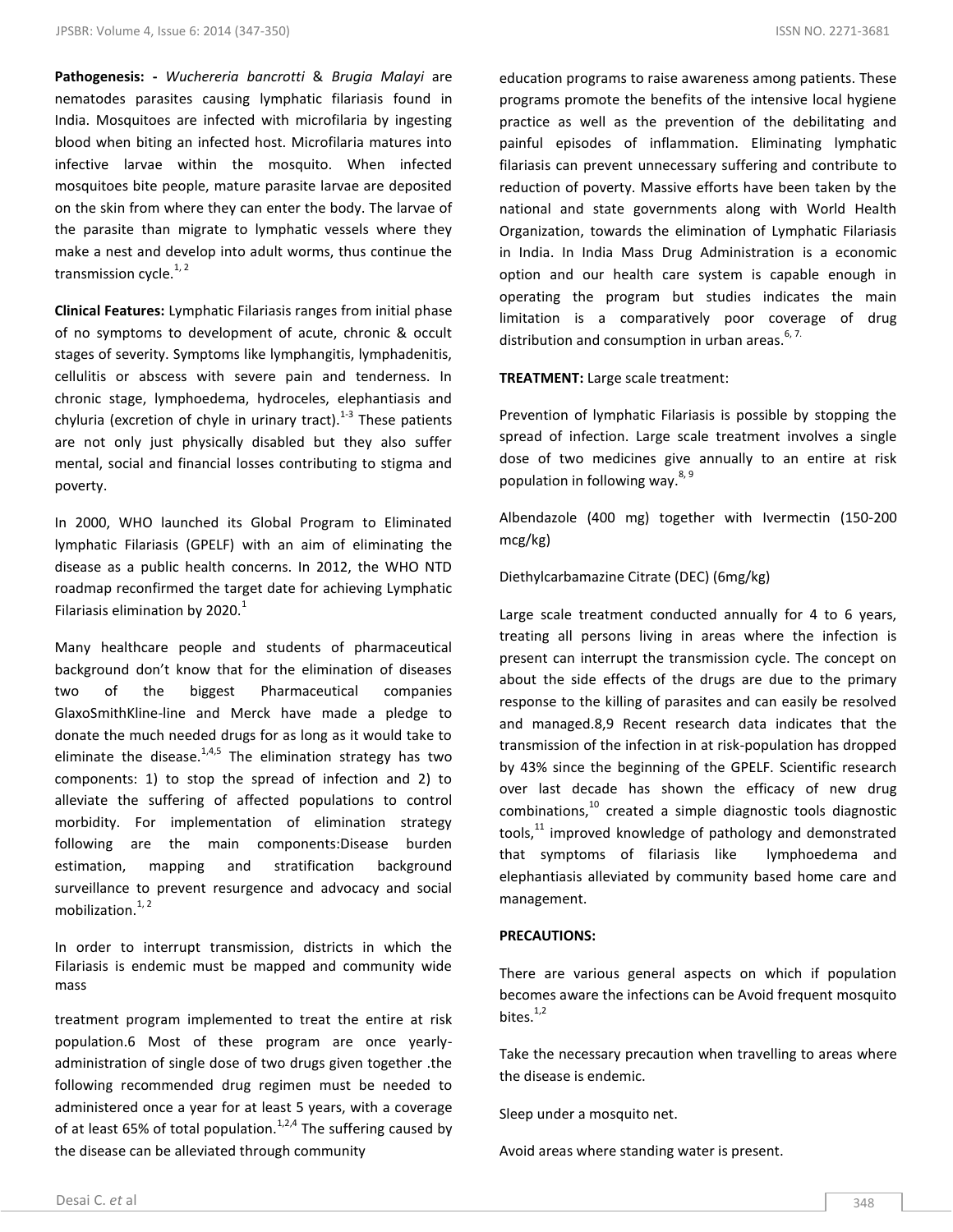Limit your outdoor activities to time after dawn and before dusk.

Wear long sleeves, long pants and socks.

Use a mosquito repellent on exposed skin.

Maintain Good sanitary conditions.

The present survey was aimed to determine and spread the awareness in people on the filarial disease and to assess strategies to bring awareness of filarial disease in various preventive aspects.

#### **Methodology:**

A well designed questionnaire was developed with assistance from clinical pharmacist and standard WHO format. With an intention to spread awareness door to door visit and person to person communication we were able to communicated 100 fully filled forms and dispatch same numbers of awareness leaflets on Filaria. A survey was conducted in semi rural regions like Udvada and Killa Pardi of Valsad, Gujarat. The concept is to know and spread about awareness on causative organism, its contingency, curiosity to know about the disease, receiving the tablets or not and if so than consuming or not, and whether seen any cases to help in mapping of the disease and last will they spread the same awareness to others or not. For each question the respective choices were given. Percentage analysis for each question was carried out. The respondents were explained and advised to choose the answers that match their perception.

**Results:** 80 % people were aware about the lymphatic Filariasis, out of which 65% were aware about its causative organism and 60 % were aware about the contingency of the disease.95 % people have received annual medication from the nurses and only 41% had consume the tablets. 48% were male and 52% female. The 41% were graduates in the survey who has participated. 44% people have seen the case of filariasis in their surroundings. The important aspects of the awareness program was 100% people were interested to know about the disease and 100% of them were ready to spread awareness of the disease in others.

#### **Discussion:**

As per the strategy designed by the WHO to eliminate the lymphatic filariasis before 2020 the mapping and estimating the burden of the disease are two main key components in preventing the spreading of the disease. To achieve it the survey with patients education involving the community pharmacist may be helpful in spreading and preventing

spreading of filarial in various Indian states. This program is a kind of an initiative for ours as a student while studying the theoretical concept about community pharmacist and implements the same functions in practical lead to contribute and received satisfactory response in prevention of the disease. Pharmacist can effectively communicate the information by patient counseling about sign and symptoms of disease; spreading of the disease and by explaining various preventive measures and available treatment for the disease. Still in the awareness point of view many things can be done which might be possible with the support of World Health Organization and other health agencies.

**Conclusion:** From the result on awareness on Filaria in semirural area was around 80% and From our study we were able to find the presence of case of Filaria in Killa pardi, of Valsad district which might be helpful to the government in mapping the disease. But still the low percentage in medication taking behavior needs to be improved and for that People needs to be aware of the epidemic area about the disease and clinical features. To support the government in elimination program through community awareness every students of graduation level in Pharmacy must work together on same platform and utilize their skills and knowledge for the lifting up the community healthcare. Awareness programs on Filaria and other parasitic disease have to be conducted in the various semirural and tribal areas for the healthcare development.<sup>s</sup>

**ACKNOWLEDGEMENT:** Author would like to thank her guide Assistant Professor Mr.Chirag K.Desai for his immortal support and encouragement for the work and initiatives towards healthcare.

#### **Reference:**

1. World Health Organization: Global Programme to Eliminate Lymphatic Filariasis. Wkly Epidemiol Rec 2006, 81(22):221- 232.

2. Guidelines in filariasis control in India and its elimination nvbdpc.gov.in

3. Dreyer G, Dreyer P, Piessens WF: Extralymphatic disease due to bancroftian filariasis. Braz J Med Biol Res 1999, 32:1467-1472.

4. Molyneux DH, Neira M, Liese B, Heymann D: Lymphatic filariasis: setting the scene for elimination. Trans R Soc Trop Med Hyg 2000, 94:589-591.